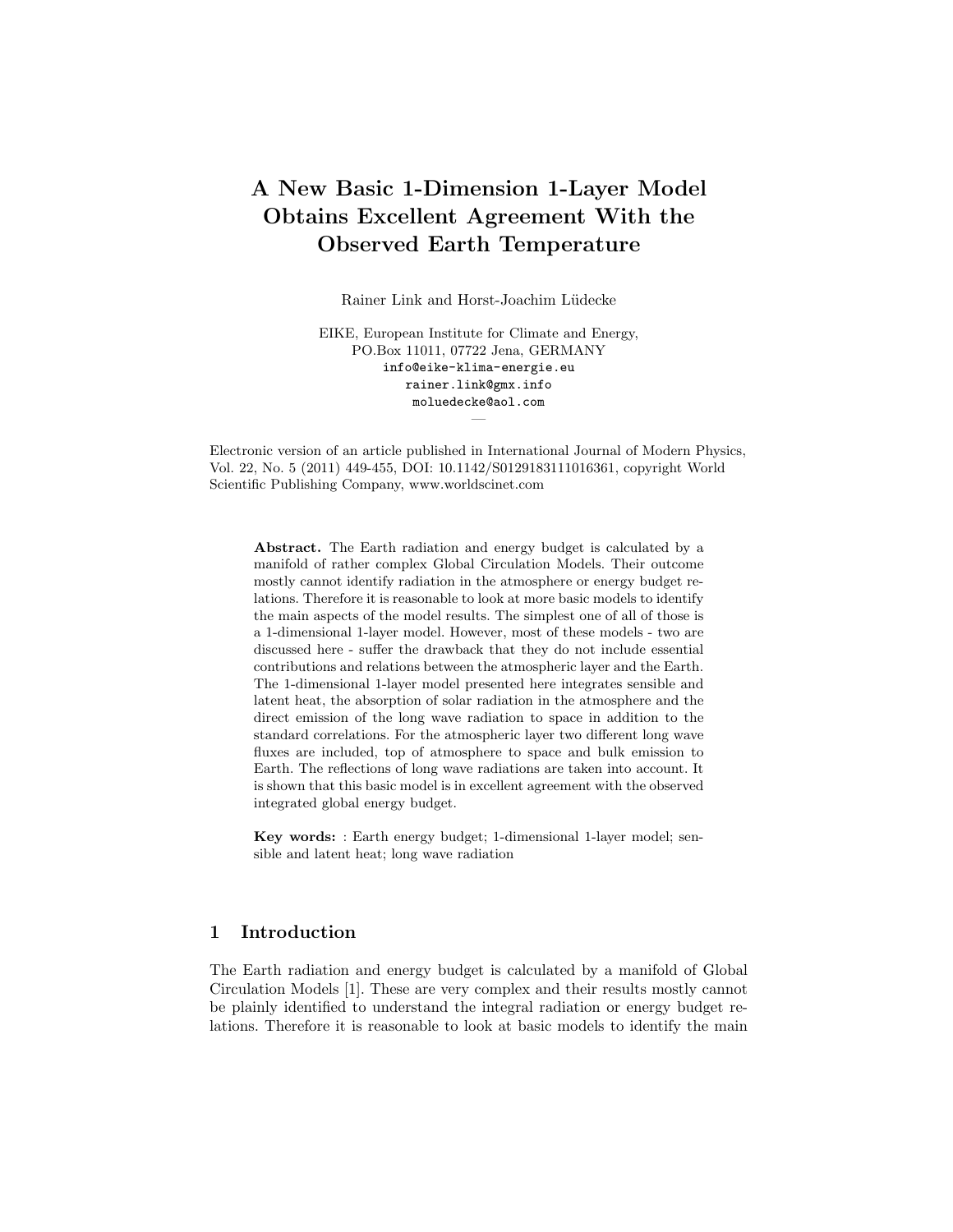#### 2 Rainer Link and Horst-Joachim Lüdecke

aspects. Kiehl and Trenberth [2], [6] used a 1-dimensional 3-layer model with different top of atmospheric layer fluxes and those from the bulk atmospheric layer for the evaluation of the measured data. The results for their integral global energy budget are widely accepted as a reference.

A quite elementary model is the 1-dimensional 1-layer model presented by Schneider and Mass [5], and from other authors following the approach from Liou [4]. Schneider and Mass did not take into account the absorption of solar radiation by the atmosphere nor the sensible and latent heat. Their model used only one temperature for the top of atmosphere and for the long wave radiation to the Earth, and their equation for thermal equilibrium was expressed by the basic formula

$$
R \cdot dT_E/dt = (1 - a) \cdot S_0/4 + \varepsilon_E \cdot F_{IR\downarrow} - F_{IR\uparrow}
$$
 (1)

The problems associated with this oversimplification are thoroughly discussed by Kramm and Dlugi [3]. These authors correctly criticized Eq. (1) because the absorption of solar radiation in the atmosphere and/or the sensible and latent heat emitted by Earth are completely neglected. They finally improved the model of Schneider and Mass by including the sensible and latent heat and the absorption of solar radiation by the atmosphere. However, also this corrected model [3] shows substantial drawbacks. Kramm and Dlugi used only one temperature T and one integral emissivity  $\varepsilon_A$  for the lower and upper part of the atmospheric layer (Eqs. A19, A20 in Ref. 3). This is not feasible because of the big difference between the long-wave radiation from the top of the atmosphere and the down-welling infrared radiation to the Earth from the lower atmosphere [2], [6]. Furthermore, the direct emission of the long wave radiation from Earth to space was wrongly taken into account by a term  $-(1-\varepsilon_a)\cdot \varepsilon_E \cdot T_E^4$  (p. 152 and Eq. A18 in Ref. 3) that disappears for  $\varepsilon_a = 1$ . This was the reason why Kramm and *Dlugi* for the mean Earth temperature obtained  $T_E = 268 K$  (Figure 15 in Ref. 3). This disagrees with the observed value  $T_E = 288 K$ . Kramm and Dlugi calculated the mean temperature of the atmosphere  $T_A = 255 K$ . In their paper this value is independent of the integral absorbtivity of the atmosphere with respect to solar radiation  $(A_a \text{ in Figure 15 of Ref. 3}),$  which seems rather odd. Furthermore Kramm and Dlugi used the same latent and sensible heat of 92  $W/m^2$  for the whole temperature range of TE down to the freezing temperature of 268 K ≈  $-5$  °C. This is not feasible as is demonstrated in Figure 3 where we show the temperature dependence of Q on  $T_A$ . Kramm and Dlugi used the incompatibility of their model results with observed values as an argument that their model (the improved model of Schneider et al.) reveals "no evidence for the existence of the so-called atmospheric greenhouse effect, if realistic empirical data are used".

### 2 Applied methods

A basic 1-dimensional 1-layer model with different atmospheric and top of atmosphere long wave radiation fluxes and temperatures, including the reflections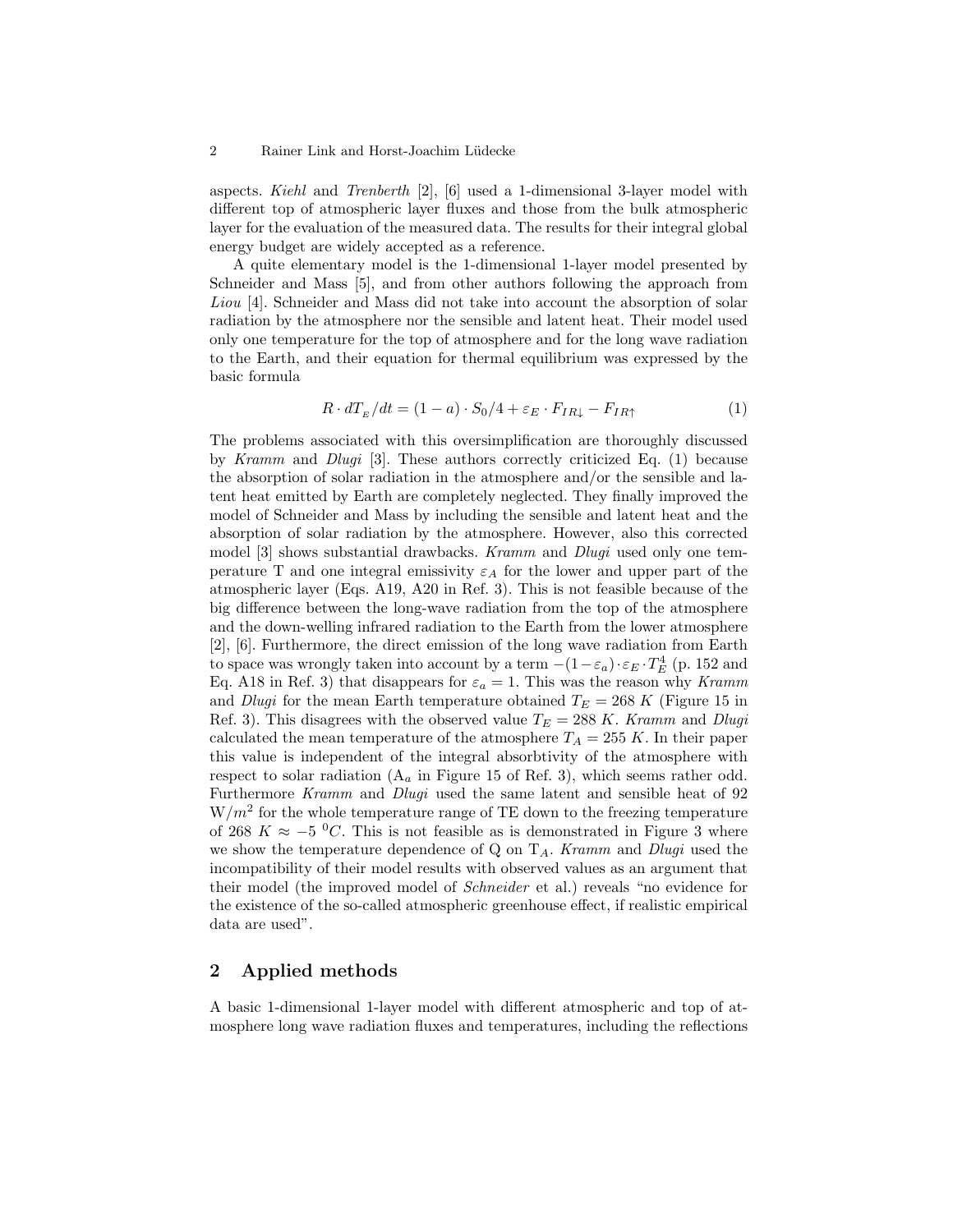of the long wave radiation at the surface of the Earth and atmosphere can correctly reproduce the observed global average surface temperatures and radiation fluxes, if all emission and absorption processes are accurately introduced into the model. The model and the interrelations of the model presented here are shown schematically in the following Figure 1:



Fig. 1. Fluxes applied in the 1-dimensional 1-layer model of this paper. The abbreviations are for short wave: S<sub>0</sub> - Incident solar flux (1365 W/m<sup>2</sup>), S<sub>R</sub> - Total reflected flux,  $S_{RA}$ - Reflected by atmosphere,  $S_A$ -Absorbed by atmosphere,  $S_{ER}$ -Reflected by Earth,  $S_E$  - Absorbed by Earth. For long wave:  $L_{ToA}$ - Emitted from top of atmosphere,  $L_{Ed}$ - Directly emitted from Earth,  $L_{EA}$  - Emitted by Earth and absorbed by atmosphere,  $L_{rEA}$  - Emitted by Earth and reflected by atmosphere,  $L_A$  - Emitted by atmosphere and absorbed by Earth,  $\mathcal{L}_{rA}$  - Emitted by atmosphere and reflected by Earth,  $\mathcal{L}_{O}$  -Outgoing long wave radiation,  $Q_S$ ,  $Q_L$ : Sensitive and latent heat,  $Q = Q_S + Q_L$ 

The model depicted in Figure 1 is a 1-dimensional 1-layer model which integrates sensible and latent heat, the absorption of solar radiation and the direct emission of the long wave radiation to space. The reflection of long wave radiation from the surface and atmosphere is taken into account. For the atmospheric layer two different long wave fluxes are included, from top of atmosphere to space and bulk emission to Earth. Direct emission to space of the reflected atmospheric back radiation to Earth is not considered, because it is assumed that the reflected spectrum fits completely into the absorption bands of the greenhouse gases. The following relations hold as they can be deducted from Figure 1:

$$
0 = S_0/4 - S_R - L_{ToA} - L_{Ed}
$$
 (2)

$$
0 = S_A - L_A + L_{rA} - L_{ToA} + L_{EA} - L_{rEA} + Q \tag{3}
$$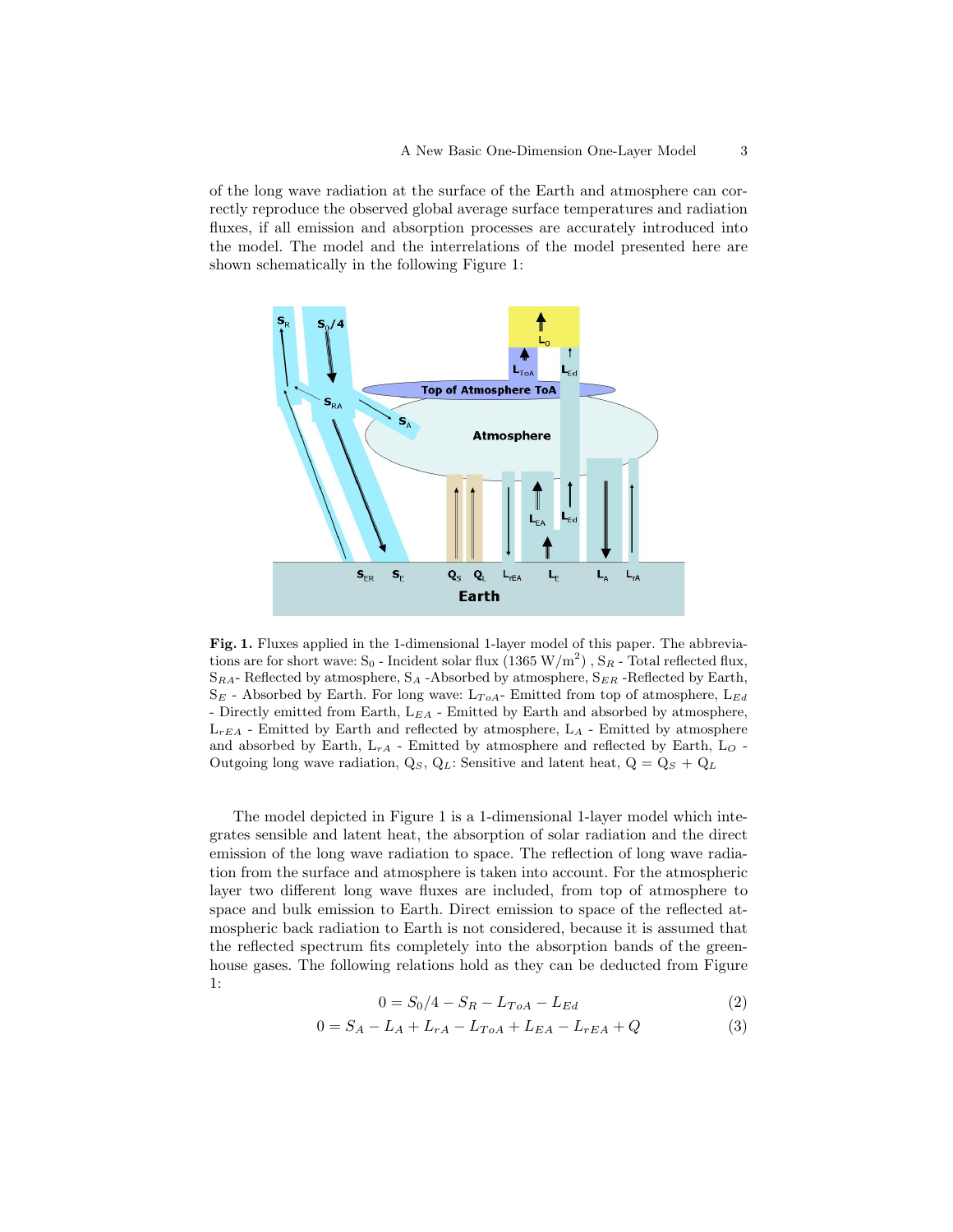4 Rainer Link and Horst-Joachim Lüdecke

$$
0 = S_E - S_{ER} - L_{EA} + L_{rEA} - L_{Ed} + L_A - L_{rA} - Q \tag{4}
$$

Additionally the following connections are evident:

$$
L_E = L_{EA} + L_{Ed} \tag{5}
$$

$$
S_R = S_{RA} + S_{ER} \tag{6}
$$

$$
\alpha = (S_{RA} + S_{ER})/(S_0/4) \tag{7}
$$

$$
\alpha_A = S_A / (S_0 / 4) \tag{8}
$$

$$
S_E = S_0/4 - S_{RA} - S_{ER} - S_A = S_0/4 \cdot (1 - \alpha - \alpha_A)
$$
 (9)

$$
d = L_{Ed}/L_E \tag{10}
$$

$$
L_0 = L_{ToA} + L_{Ed} = L_{ToA} + d \cdot L_E
$$
\n(11)

$$
r_{EA} = L_{rEA} / L_{EA} \tag{12}
$$

$$
r_A = L_{rA}/L_A \tag{13}
$$

The following relations result

$$
0 = (1 - \alpha) \cdot S_0 / 4 - L_O \tag{14}
$$

$$
0 = \alpha_A \cdot S_0/4 - L_A \cdot (1 - r_A) - L_{ToA} + L_{EA} \cdot (1 - r_{EA}) + Q \tag{15}
$$

$$
0 = (1 - \alpha - \alpha_A) \cdot S_0 / 4 - L_E \cdot (1 - r_{EA} - d \cdot r_{EA}) + L_A \cdot (1 - r_A) - Q \quad (16)
$$

From ERBE (Earth Radiation Budget Experiment) data [2] and [6] and references cited therein, a value for  $L_0 = 241 \text{ W/m}^2$  and  $L_{ToA} = 199 \text{ W/m}^2$  was evaluated. As it can be seen in the above relations, we connect the long wave radiation fluxes. As a consequence, the equations are independent of absorption and emission coefficients. From Eq.  $(2)$ , Eq. $(5)$ , Eq.  $(6)$ , Eq. $(7)$ , Eq.  $(15)$ , and Eq. (16), one obtains (see also Figure 1)

$$
L_E = ((1 - \alpha) \cdot S_0 / 4 - L_{ToA}) / d \tag{17}
$$

$$
L_A = [L_E \cdot (1 - r_{EA} \cdot (1 + d)) - (1 - \alpha - \alpha_A) \cdot S_0/4 + Q]/(1 - r_A)
$$
 (18)

The dependence of  $L_E$  in Eq. (17) and  $L_A$  in Eq. (18) on the fraction d =  $L_{ED}/L_E$  is shown in Figure 2. For the calculation of  $L_A$  it is assumed that  $r_{EA} = (1 - \varepsilon_A) = 0$  and  $r_A = (1 - \varepsilon_E) = 0$ , which is in agreement with the energy and radiation balance scheme of Kiel and Trenberth [2], [6], who neglected the reflexion of long wave radiation from the surface of the Earth and from the atmosphere. For the absorption values we also followed Trenberth [6] with  $\alpha_A = 0.23$  and  $\alpha = 0.3$ .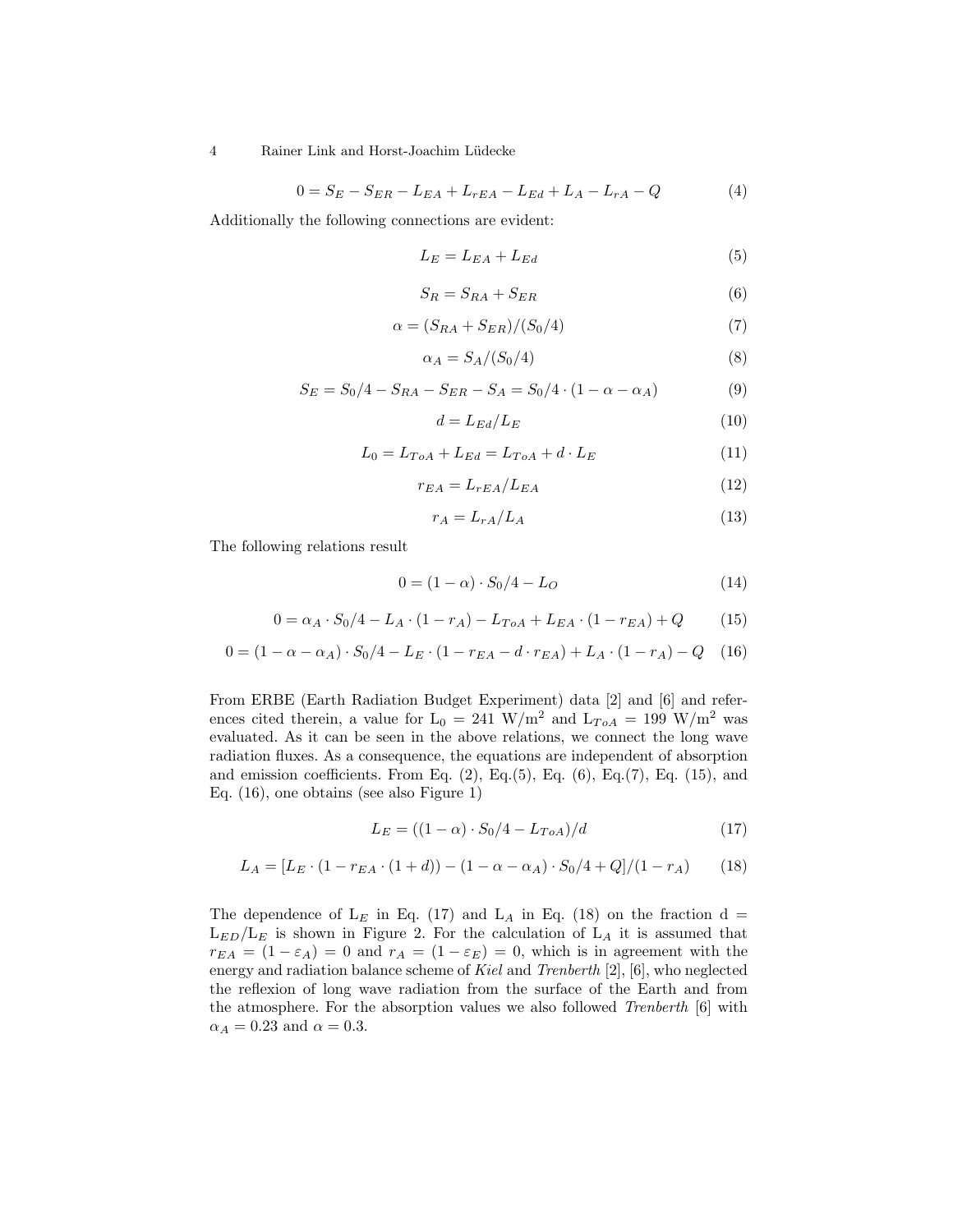

Fig. 2. The long-wave flux L<sup>A</sup> (red) emitted by the atmosphere and absorbed by the Earth (back radiation, see Figure 1) and  $L_E = L_{EA} + L_{Ed}$  (blue) as a function of d  $=$  L<sub>Ed</sub> / L<sub>E</sub>. The vertical line marks the value of d = 0.101, which corresponds to the observed values of Trenberth [6]

The corresponding temperatures are calculated according to Stephan-Boltzmann and assuming a gray body for Earth and atmosphere ( $\varepsilon$  - emission coefficients,  $\sigma$  - Stephan-Boltzmann constant):

$$
\varepsilon_A \cdot \sigma \cdot T_A^4 = L_A \tag{19}
$$

$$
\varepsilon_E \cdot \sigma \cdot T_E^4 = L_E \tag{20}
$$

$$
\varepsilon_{ToA} \cdot \sigma \cdot T_{ToA}^4 = L_{ToA} \tag{21}
$$

With the values (see Ref. 6)  $Q = 97 \text{ W/m}^2$ ,  $L_{ToA} = 199 \text{ W/m}^2$ ,  $\alpha_A = 0.23$ , and  $d = 0.101$  the mean global temperature  $T_E$ ,  $L_A$  and  $L_E$  are reproduced with  $r_{EA} = (1 - \varepsilon_A) = 0$ ,  $(\varepsilon_A = 1)$ ,  $r_A = (1 - \varepsilon_E) = 0$ ,  $(\varepsilon_E = 1)$ . This is evident, as Kiel and Trenberth [2], [6] did not take into account the reflexion of long wave radiation from the Earth and atmosphere. Our model of course is capable of calculating these values with non zero reflexions of long wave radiation to atmosphere or surface.

 $L_A = 333 \ W/m^2$  (see Figure 2)  $L_E = 396 \ W/m^2$  (see Figure 2)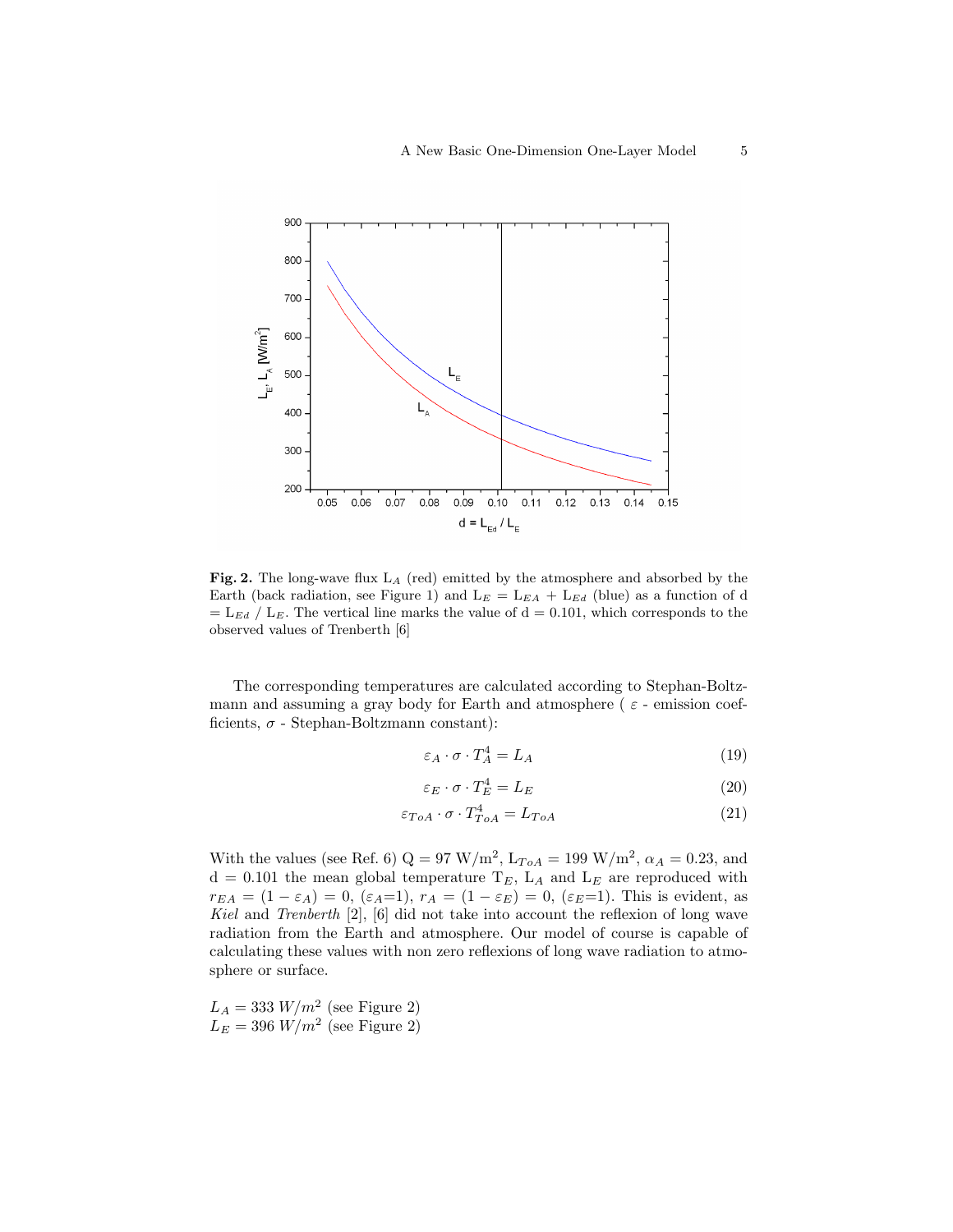$T_E \approx 289 \ K \ (Eq. (20))$  $T_A \approx 277 K$  (Eq. (19))

In addition, if we assume  $\varepsilon_{ToA}=1$ ,  $T_{ToA} \approx 243$  K results.

The mean atmospheric temperature  $T_A$  as a function of  $\alpha_A$  can be evaluated from Eqs. (18) and (19). In very good approximation the function is linear

$$
T_A = 75.04 \cdot \alpha_A + 257 \quad K \tag{22}
$$

Obviously the value for  $T_A$  is strongly dependent on  $\alpha_A$  in disagreement with the results from Kramm and Dlugi [3], who calculated the mean temperature of the atmosphere as  $T_A = 255$  K, independent of the integral absorption of the atmosphere with respect to the short wave radiation of the sun.

Figure 3 shows the  $T_E$  temperature dependence of  $Q = Q_S + Q_L$  (sensible and latent heat) and of the mean atmospheric temperatur T<sub>A</sub> with  $\alpha = 0.3$ ,  $\alpha_A$  $= 0.23$ ,  $r_{EA} = r_A = 0$ ,  $d = 0.101$ , evaluated with the Eqs. (17) - (20). The Albedo of clouds and surface of the Earth have not been changed as function of temperature, although a strong dependence must be expected as well. Unfortunately there exists no detailed calculation or any Ansatz from more complex global circulation models.



Fig. 3. Temperature dependence of  $Q = Q_S + Q_L$  (sensible and latent heat) and of the mean atmospheric temperatur T<sub>A</sub> with  $\alpha = 0.3$ ,  $\alpha_A = 0.23$ ,  $r_{EA} = r_A = 0$ , d = 0.101. It was assumed that the temperature dependence of Q is proportional to the absolute humidity resulting in  $Q = 7$  W/m<sup>2</sup> and T<sub>A</sub> = 227 K for an Earth temperature of T<sub>E</sub>  $= 271$  K.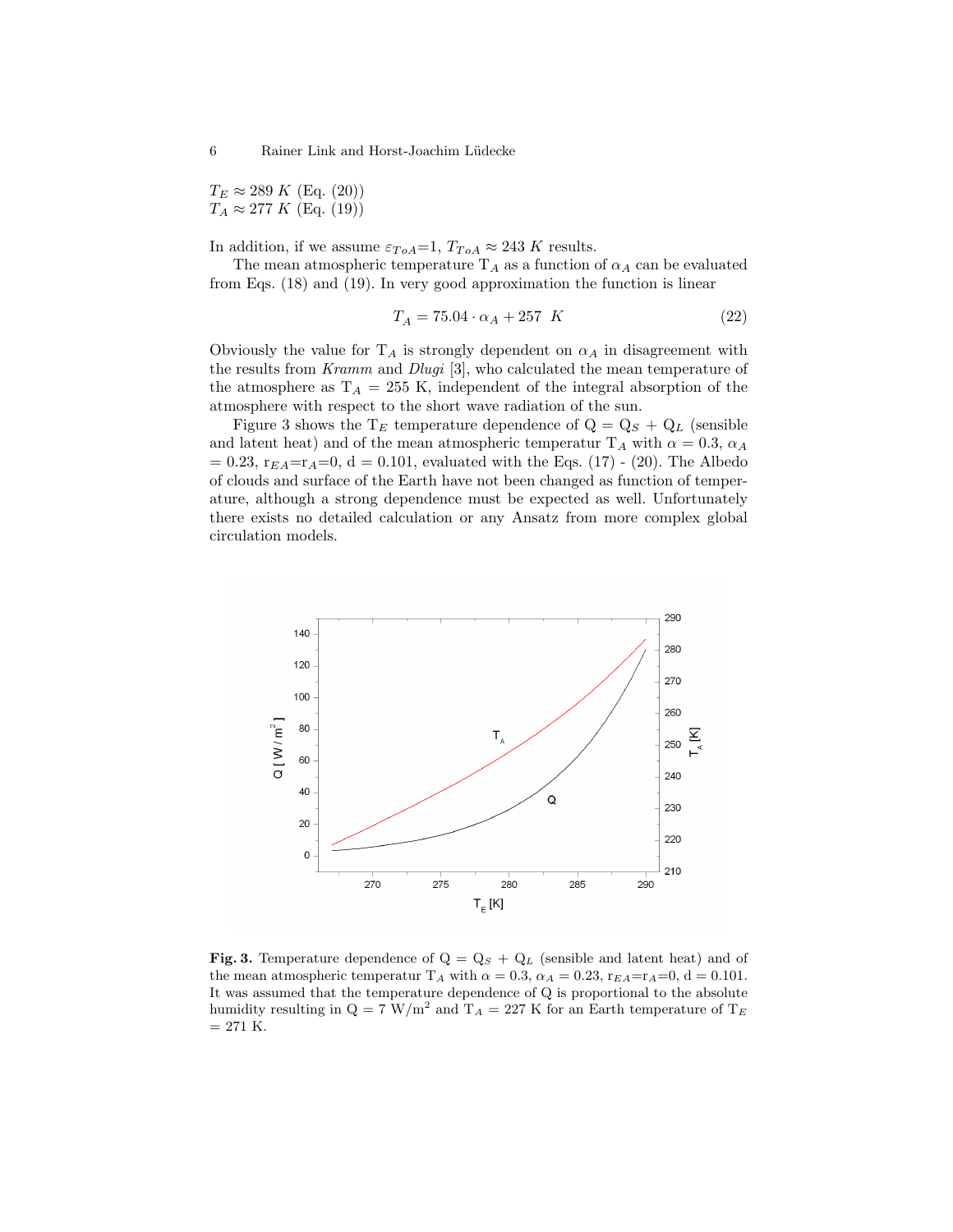Within our model the effect of a radiative forcing can be deduced. From the values given by Trenberth [6] the ratio

$$
L_{Ed}/L_0 = 0.167\tag{23}
$$

is determined. Assuming an additional radiative forcing  $RF = \Delta L_0$  as described by IPCC AR4 and a corresponding partition of RF after readjustment to radiative equilibrum as in Eq. (23)

$$
\frac{L_{Ed}}{L_0} = \frac{\Delta L_{Ed}}{\Delta L_0} = 0.167
$$
\n(24)

holds. Eq. (10) with  $d = 0.101$  can be written as

$$
\Delta L_{Ed} / \Delta L_E = 0.101\tag{25}
$$

For a doubling of CO<sub>2</sub> the IPCC asumes RF = 3.7 W/m<sup>2</sup>. RF =  $\Delta L_0$  together with Eq.  $(24)$  and Eq.  $(25)$  yield

$$
\Delta L_E = (0.167/0.101) \cdot RF = 6.12 \ W/m^2 \tag{26}
$$

The unturbed state is  $L_E = 396 \text{ W/m}^2$ . This and Eq. (20) result in  $T \approx$ 289.1 K. The perturbed state, however, is  $L_E + \Delta L_E = 402.12 \text{ W/m}^2$  that yields  $T \approx 290.2$  K. As a result, the change of the surface temperature of the Earth induced by 3.7 W/m<sup>2</sup> radiative forcing (doubling of CO<sub>2</sub>) is  $T \approx 1.1 K$ , which is in good agreement with the IPCC value [1] without feedback.

#### 3 Conclusion

This paper demonstrates that a basic 1-dimensional 1-layer model with different atmospheric and top of atmosphere long wave radiation fluxes and temperatures, and including the reflections of the long wave radiation at the surface of the Earth and atmosphere can reproduce with excellent agreement the observed global average surface temperatures and radiation fluxes. This requires that all emission and absorption processes are correctly introduced into the model. In particular the direct emission of long wave radiation from Earth to space and the temperature dependence of latent and sensible heat have to be taken into account. Our model yields a change in the surface temperature of the Earth of roughly 1.1 <sup>o</sup>C for an additional radiative forcing of 3.7 W/m<sup>2</sup> - caused for instance by a hypothetical doubling of the present  $CO<sub>2</sub>$  concentration in the atmosphere -, which is in good agreement with the appropriate IPCC value, if no feedback amplification (or attenuation) is considered.

### References

- 1. AR4, IPCC (2007),
	- http://www.ipcc.ch/publications and data/ar4/wg1/en/contents.html